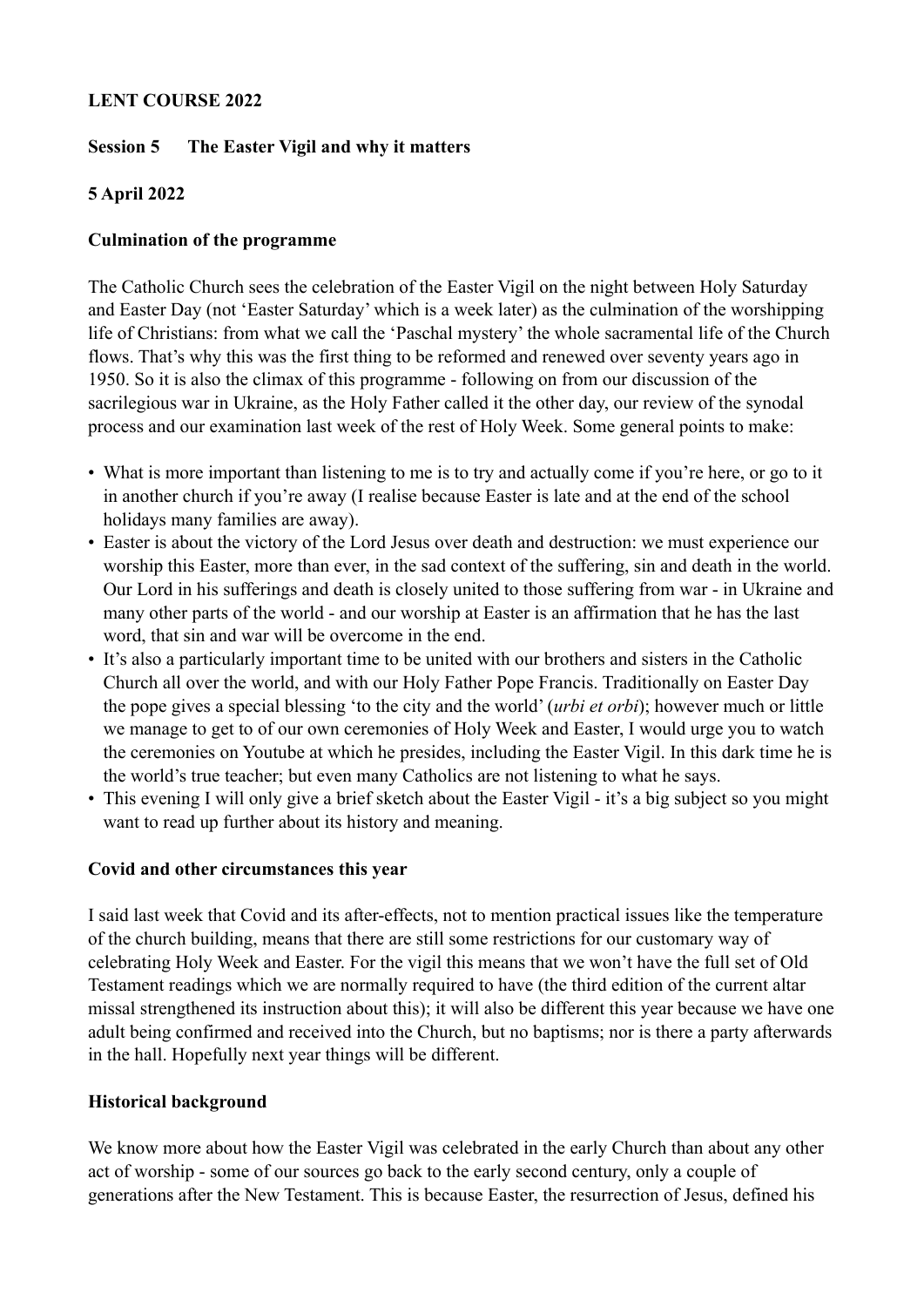followers from the very beginning, and also because it was universally the case that it was at this ceremony on Easter night that new converts to Christianity were baptised, after some weeks of rigorous preparation. When after Vatican II the Church established what we call the *Rite of Christian Initiation of Adults* (RCIA) which has been tremendously important in this parish, it wasn't setting up anything new: it was restoring, very faithfully, what we know happened in the early Christian Church. What was also distinctive in the early accounts we have is that all is was celebrated by the bishop in his cathedral - at this stage there was one single act of worship for Christians in the whole city. We have tried to recapture this as well now: as you may know at the beginning of Lent each year all those to be baptised or received gather in our cathedral for what is called the *Rite of Election,* when the archbishop *chooses those wishing to be baptised* ('elects' them) and their names are enrolled in a book. Priests at the Easter Vigil act in the name of the bishop as the chief celebrant of the sacraments of initiation, using the oils blessed by him a few days before in the middle of Holy Week at the Mass of the Chrism.

The reforms to Catholic worship after Vatican II were motivated by two key ideas: the first was to restore Christian worship, enabling people more easily to understand what they are joining in, in ways that are inspired by what we know about how Christians worshipped in the early Church; and secondly, to help us be more effectively a *missionary Church.* So the restored Easter Vigil and the RCIA process are central to the enormous expansion of the Catholic Church in the last seventy years, particularly in Africa; since in western Europe we are now in a missionary setting again, it has to be central for us too. That is why this is so important.

So our sources show that the things we do at the vigil go back to the early Church - the anointing of those being baptised, the clothing in white garments, the new fire outside the Church, the Paschal Candle, the deacon's chant in front of the candle, the long Old Testament readings - they're 'given', and a rich part of our heritage of worship and shared Christian experience. This is one reason why the last two years have been so painful - particularly in this country two years ago when churches were closed completely. This ought to make us mindful this year of our brothers and sisters, particularly in places like Ukraine, who will find it difficult to celebrate Easter properly this year.

#### **Going through what happens**

In my description now I will focus on what we have normally done here - though the last time it was done in the customary way was three years ago in 2019 - making some reference to what happens elsewhere; but by and large there is more consistency among Catholics about how the Vigil is celebrated, and, at least in relation to Anglicans, more that we share with other Christians. For Eastern Christians, both Eastern rite Catholics (e.g. the Ukrainian Catholic Church) and Orthodox the ceremony is also important, but it is somewhat more elaborate.

First issue is sometimes a problem in parishes: when do you have it? The missal says that 'the whole service must take places in the night', and that it should begin 'after nightfall', and this really means it should be when it is beginning to get dark. Here it's usually 8 or 830. You certainly can't do it at 6. In some places it is much later, or even so late, or rather early, that's timed to end at dawn. We should be prepared to be adventurous and realise that this is different from anything else we do: and people should make the effort, if it's important to them. If you want a short Mass, don't come!

Throughout history lighting fires has been a sign of solidarity and warning that something big is going to happen, as well as a source of warmth; so we begin outside the church with a fire which is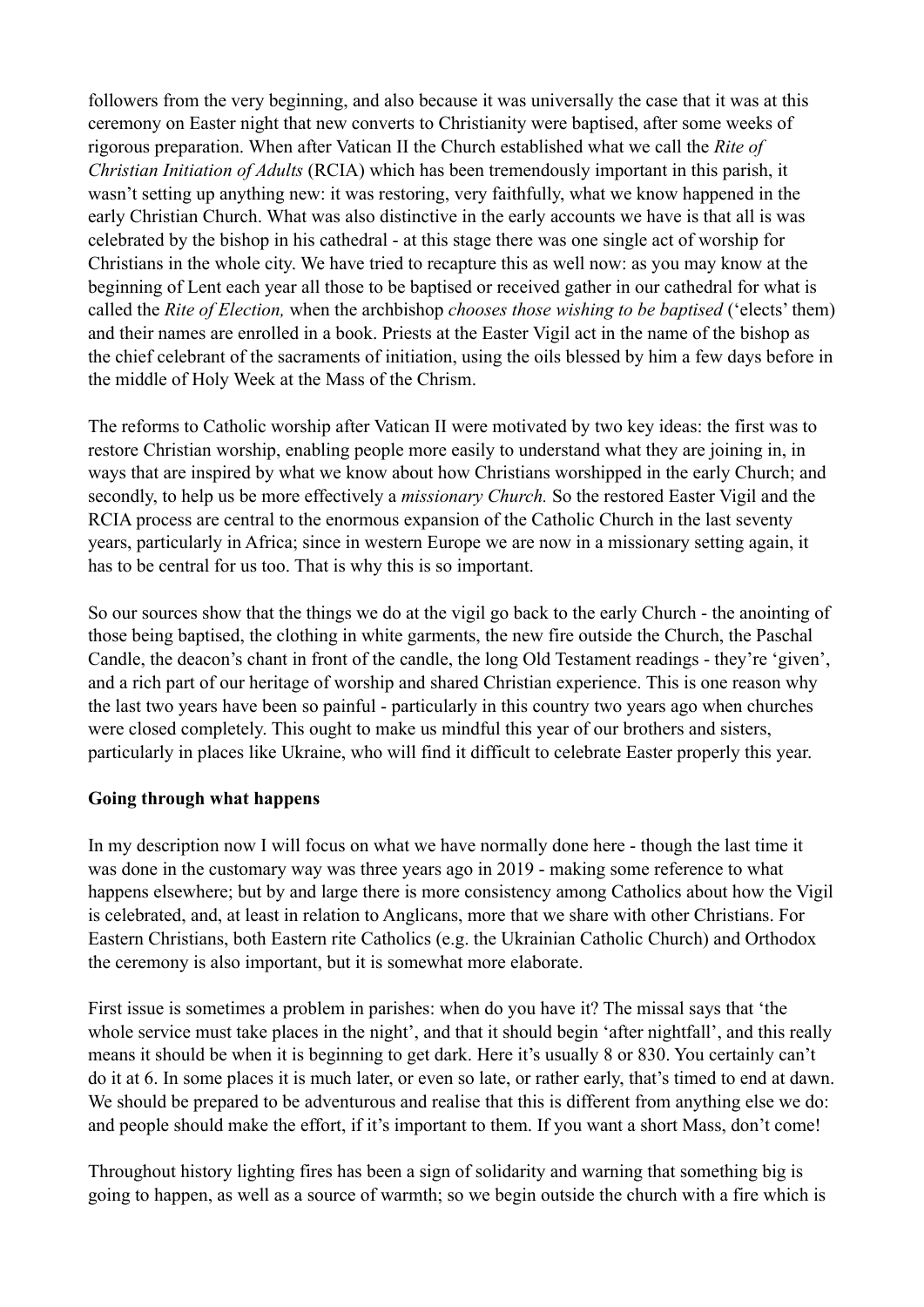blessed by the priest. It should be a real and visible fire, around which the Christian community gathers. From this fire are take coals for the incense, and also a taper to light the Paschal candle.

This candle becomes the symbol of Easter in the Church for the next year, in the body of the church and after that near the font. A new one every year, decorated with grains of incense, the Greek letters alpha and omega and the numbers of the calendar year. The victory of Christ over death at Easter I symbolised, again and again, by the imagery of light overcoming darkness: so the deacon leads the people of God into a darkened church - and *it needs to be really dark*. In all the ceremonies like this what is symbolised is the women searching for the body of Jesus in a darkened tomb: he is not here, he is risen! How this is done is important: first, just the lit paschal candle; then the candles of the people, gradually lit *from the candle, from the single light of Christ* (do not bring your own box of matches!). We show our oneness with each other by passing the light to each other, sharing light and warmth in this darkened world. You cannot exaggerate the visual power of this ceremony; you also have to experience it!.

When we come in the deacon censes the candle and then sings the chant known as the *Exultet.* I tell my diaconate students that they need to see singing this is the hightlight of their year and of their ministry; we provide singing classes to help them do it (it's a bit complex in a parish with three deacons). The text is very old and so is the plainchant music; the 2011 translation is a great improvement on the earlier one. It is rich in symbolism and rich language, uncharacteristic of much Roman liturgy - it talks at one point of the bees who have helped to make the wax of the candle. The candle is likened to the pillar of fire which leads the people of Israel out of Egypt. In St Edmund's our tradition is that very gradually during the chant the main lights in the church are gradually lit up.

The readings now follow. The missal says 'nine readings are provided, all of which should be read whenever this can be done, so that the character of the Vigil, which demands an extended period of time, may be preserved.' They tell the story of what we call salvation history - and because it's a rich story, full of so much meaning, the Church wants us to hear the whole thing, so I will assume for the purposes of this talk that you are listening to all of them; each reading is followed not only by a psalm but by a prayer. The first is part of the Creation account from Genesis, and then the account from Genesis of Abraham almost sacrificing his son Isaac, which leads to God's promise that he will be the father of a great nation. One reading you have to have whatever else you do is the account of the crossing of the sea by the people of Israel fleeing from the Egyptians from the book of Exodus. Th crucifixion of Jesus and his resurrection happens at the Jewish feast of Passover (*pesach*), marking the people's deliverance from Pharaoh and the Egyptians, a narrative which many Ukrainians may see as a source of strength this year, so this dramatic story from chapter 14 is central to the Easter Vigil's 'story.' The fifth reading is the promise of a covenant and new relationship which God makes in Isaiah 55 - there's also here water imagery which points us forward to baptism. The prophet Baruch is one of the books you don't find in Protestant Bibles, and our next reading from this shows how God's moral law is a source of light for his people. The baptismal imagery is taken up again in the seventh reading from Ezekiel: God will pour water over his people to cleanse them, and give them a new heart.

In the old Easter Vigil rite, which began to be reformed in 1950, there were twelve Old Testament readings (known as 'prophecies'). The additional ones were part of the story of Noah from Genesis, the vision of dry bones from Esekiel, the instructions about the Passover lamb from Exodus, the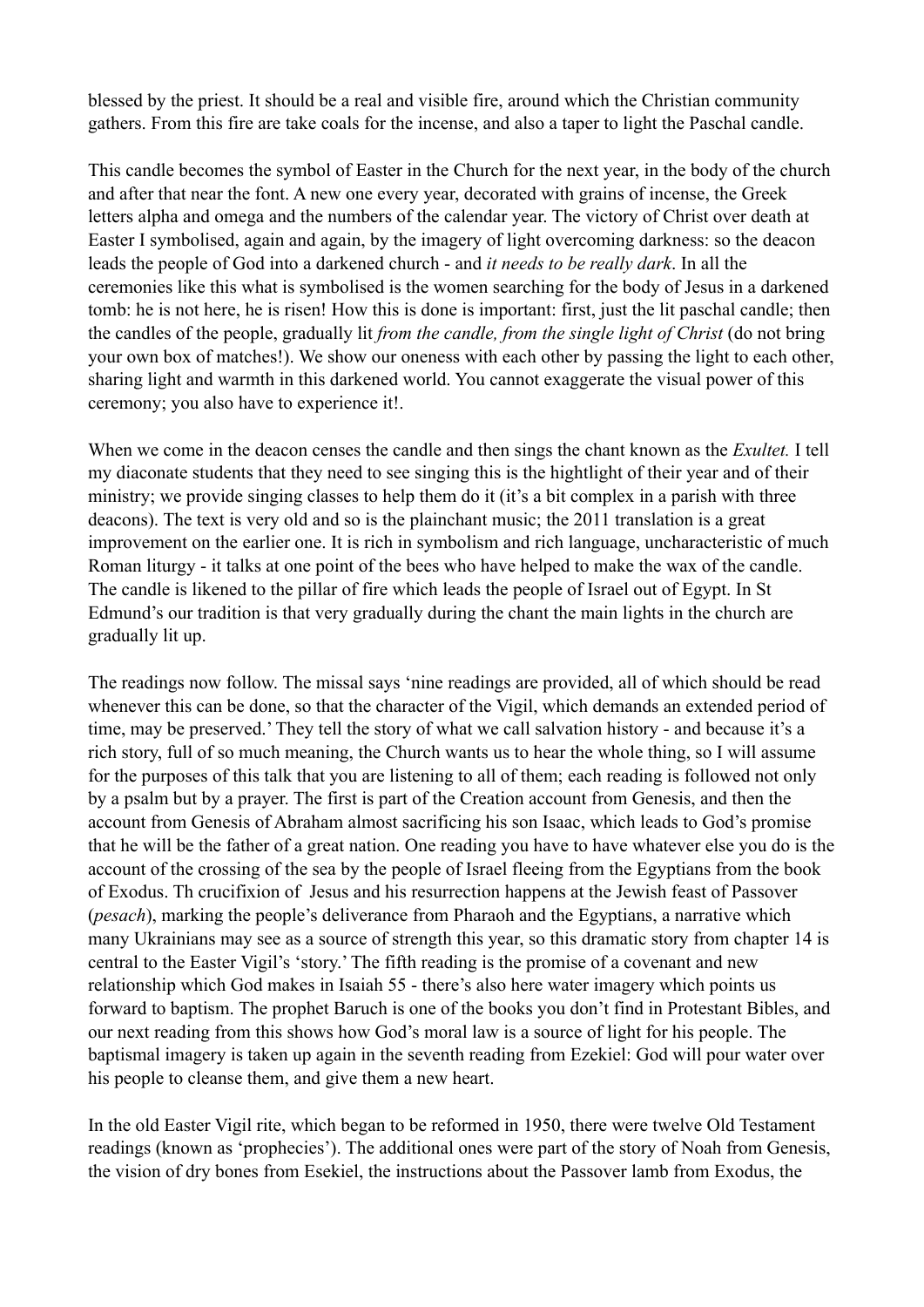story of Jonah, the final words of Moses from Deuteronomy and the story of the three young men in the furnace from the book of Daniel.

After the eight we sing the *Gloria* and the bells are rung for the first time since the evening of Maundy Thursday. Then we have a New Testament reading - St Paul's great vision of the resurrection from Romans chapter 6, and before the gospel we sing the word beginning with 'A' which I won't say now, for the first time since Shrove Tuesday......and the gospel of the resurrection: this year, from Luke's gospel.

After the homily we bless the water which here has in the past been used for adult baptisms. This is an elaborate prayer which helps us understand how we are joined to the Lord's resurrection through our baptism. During the prayer the deacon is expected to plunge the candle in and out of the water, a very vivid and striking image. If baptisms happen they now take place at the font (some churches have constructed special pools in the floor to enable this to happen by total immersion, and very vividly. Here the adult leans over the font.) Normally here while they go off to put on their white garments the rest of us renew our baptismal promises and are sprinkled with the new water, as we do often especially in the Easter season. Then the new Christians come back before the altar; those to be received into the Church profess their faith and all of them are confirmed. Normally in the western Church young people are confirmed by a bishop; but at the Easter Vigil, and at some other times, a priest is delegated to do this. The Mass continues more or less as usual - the new Catholics make their First Holy Communion.

# **The Theology of the Easter Vigil**

The Easter Vigil is so rich and deep; I am just pinpointing some interesting theological aspects of what we will be doing a week on Saturday.

(i) Passover and Liberation

For the Church it is no accident that the crucifixion happened at *Pesach.* It's meant to be! The Passover was and is the narrative of the Liberation of the people of Israel, the Jews. At the outset the Easter Vigil has to help us understand the Jewish roots of Christianity and the continuing evil of Antisemitism in the world, not absent from the Church in some places; we also need to be aware of anti- Jewish sentiments in some early Christian theologians. We also have to be sensitive to danger of appropriating or stealing the Passover story: at the same time for Christians the Exodus, what is celebrated in Passover, points us to the Last Supper, to the Cross, to the Resurrection. Moreover the Liberation of the Jewish people provides a model for the Liberation we gain through Christ's victory. The whole tradition of Liberation Theology, emanating from Latin America in the late 1960s and so important in the whole life of the Church, has drawn strength from Exodus, from Passover. The Easter Vigil is at the heart of this. Liberation from sinfulness, liberation from all that dehumanises, liberation from the curse of war and violence.

# (ii) Resurrection

The event of the resurrection, the finding of the empty tomb, is an event in history. The Lord is not simply raised from the dead; he is raised from a cruel and violent death, a death at the hands of soldiers, soldiers in a brutal empire, occupying the Holy Land. At the heart of the Church's